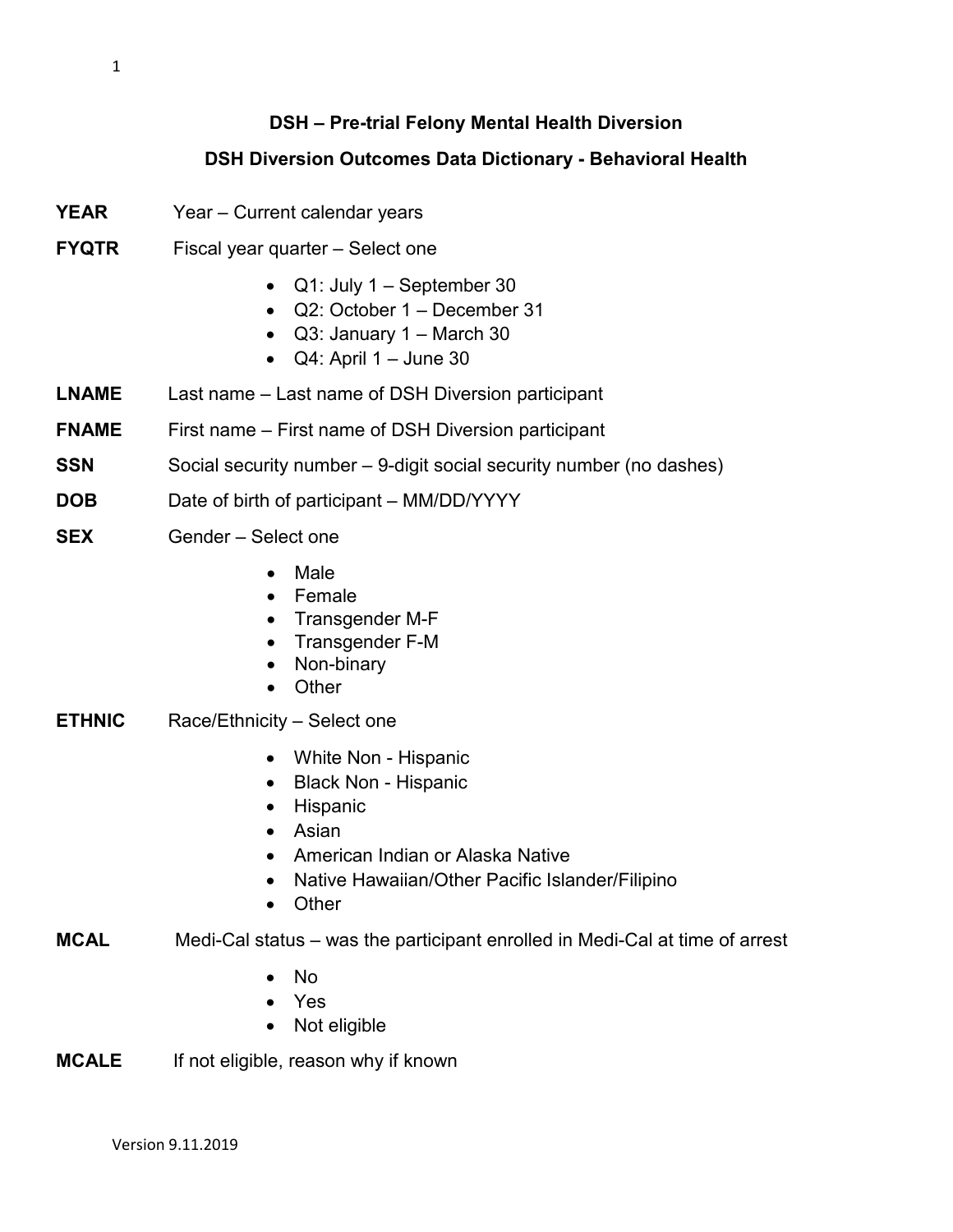2

- **LIVSIT** Living situation What was the participant's living status at the time they were arrested (see following definitions)
	- Not homeless: Permanent housing/Housed in treatment facilities/board and care/group home for more than 90 days
	- Homeless sheltered: Housed in treatment facilities/board and care/group home for more than 90 days **OR** hotel/motel/couch surfing
		- \*key: must have access to running water & electricity
	- Homeless unsheltered: Living in car/encampment/other unsheltered situation

## **BEHAVIORAL HEALTH VARIABLES**

- **DEVAL** Was there a diversion eligibility evaluation?
	- No
	- Yes
- **HOWELIG** If No, how was eligibility determined
- **DOE** Diversion eligibility evaluation date MM/DD/YYYY
- **MOTIV** Based on eligibility evaluation, was the crime related to the individual's (select primary motive)
	- Psychosis
	- Homelessness
- **PDIAG** Primary diagnoses determined from diversion evaluation (select one)
	- Schizophrenia
	- Schizoaffective disorder
	- Bipolar disorder
- **SUBSTDX** Does the individual have a co-morbid substance abuse diagnosis?
	- No
	- Yes
- **SUBST** If yes, please enter individual's drug of choice:
	- Alcohol
	- Cannabis
	- Cocaine
	- Hallucinogen
	- Amphetamine or other stimulant
	- Opioid
	- Other